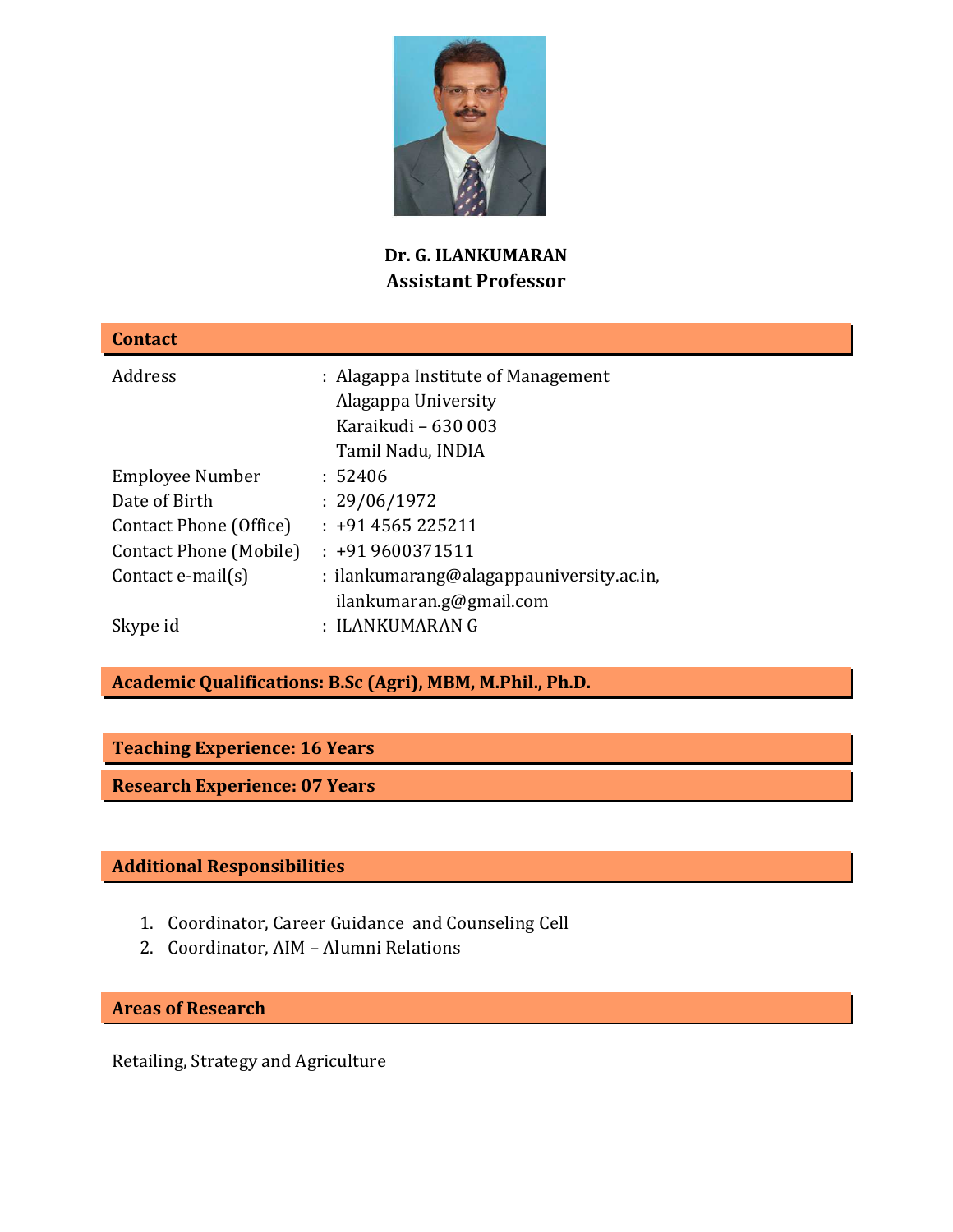# **Research Supervision / Guidance**

| <b>Program of Study</b> |         | <b>Completed</b> | <b>Ongoing</b> |
|-------------------------|---------|------------------|----------------|
| <b>Research</b>         | Ph.D.   | -                |                |
|                         | M.Phil. |                  |                |
| <b>Project</b>          | PG      | 65               | 08             |
|                         |         |                  |                |

# **Publications**

| <b>International</b> |                    | <b>National</b> |                    | <b>Others</b>                                                  |
|----------------------|--------------------|-----------------|--------------------|----------------------------------------------------------------|
| Journals             | <b>Conferences</b> | <b>Journals</b> | <b>Conferences</b> | <b>Books</b> /<br>Chapters /<br>Monographs /<br><b>Manuals</b> |
|                      | 10                 | 19              | 34                 | $\sim$ $\sim$                                                  |

 **Cumulative Impact Factor (as per JCR) : 10.6763** 

# **Funded Research Projects**

## **Completed Projects**

| S.<br><b>No</b> | <b>Agency</b>                                  | <b>Period</b> |           |                                                                                | <b>Budget</b>     |
|-----------------|------------------------------------------------|---------------|-----------|--------------------------------------------------------------------------------|-------------------|
|                 |                                                | <b>From</b>   | <b>To</b> | <b>Project Title</b>                                                           | (Rs. In<br>lakhs) |
|                 | Alagappa<br>Universit<br>v<br>Research<br>Fund | 2013          | 2014      | <b>Green Marketing Efforts and Consumers</b><br>Response in Sivaganga District | Rs.<br>20,000     |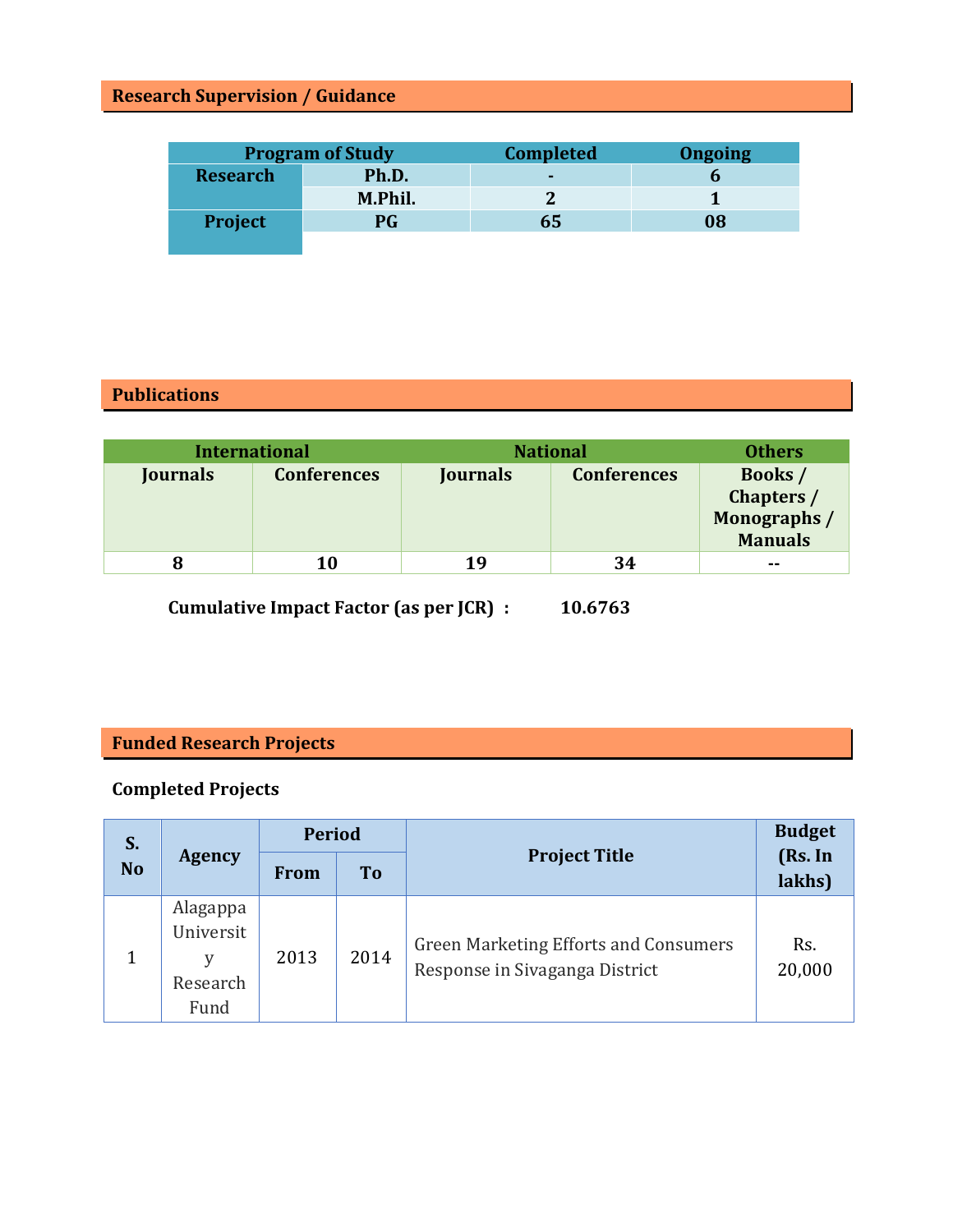### **Events organized in leading roles**

Number of Seminars / Conferences / Workshops / Events organized

- 1. Member of Organizing Team, National Conference on Emerging Entrepreneurial & Economic Environment, National Conference on Emerging Entrepreneurial & Economic Environment, Alagappa Institute of Management. Alagappa University, Karaikudi, March 9 -10, *2012*
- 2. Organizing Team Member of UGC Sponsored FDP on Small Business Management, March 14-15, 2014 at Alagappa Institute of Management
- 3. Organizing Team Member of UGC Sponsored FDP on Diversity in Teaching, March 7 -8, 2014 at Alagappa University
- 4. Organizing Team Member, Two day National Seminar on " Contemporary Accounting and Taxation Synergy" , Board of Studies of the Institute of Charted Accountants of India and the Faculty of Management of Alagappa University, September 26 and 27, 2015
- 5. Organising Secretary, National Level Conference on Recent Trends in Management Research, Faculty of Management, Alagappa University, Karaikudi19th February 2016
- 6. Editor of Special issue Shanlax International Journal of Management (ISSN: 2321- 4643)
- 7. Organising Secretary, AIM Alumni Meet 2016, December 18, 2016

### **Events Participated**

### **Conferences / Seminars / Workshops**

- 1. Information and Communication Innovations in Agriculture, International Conference on Human Computer Interaction- Redefining Corporate Paradigms, Department of Commerce, PG Department of Computer Science and Technology and PG Department of Information Technology, Women's College, Chennai, 16 and 17th February
- 2. E Revolution of Agriculture through Social Media, Second International Conference on Digital Marketing, (ICDM 2015), Thiagarajar School of Management, Madurai, 20th February 2015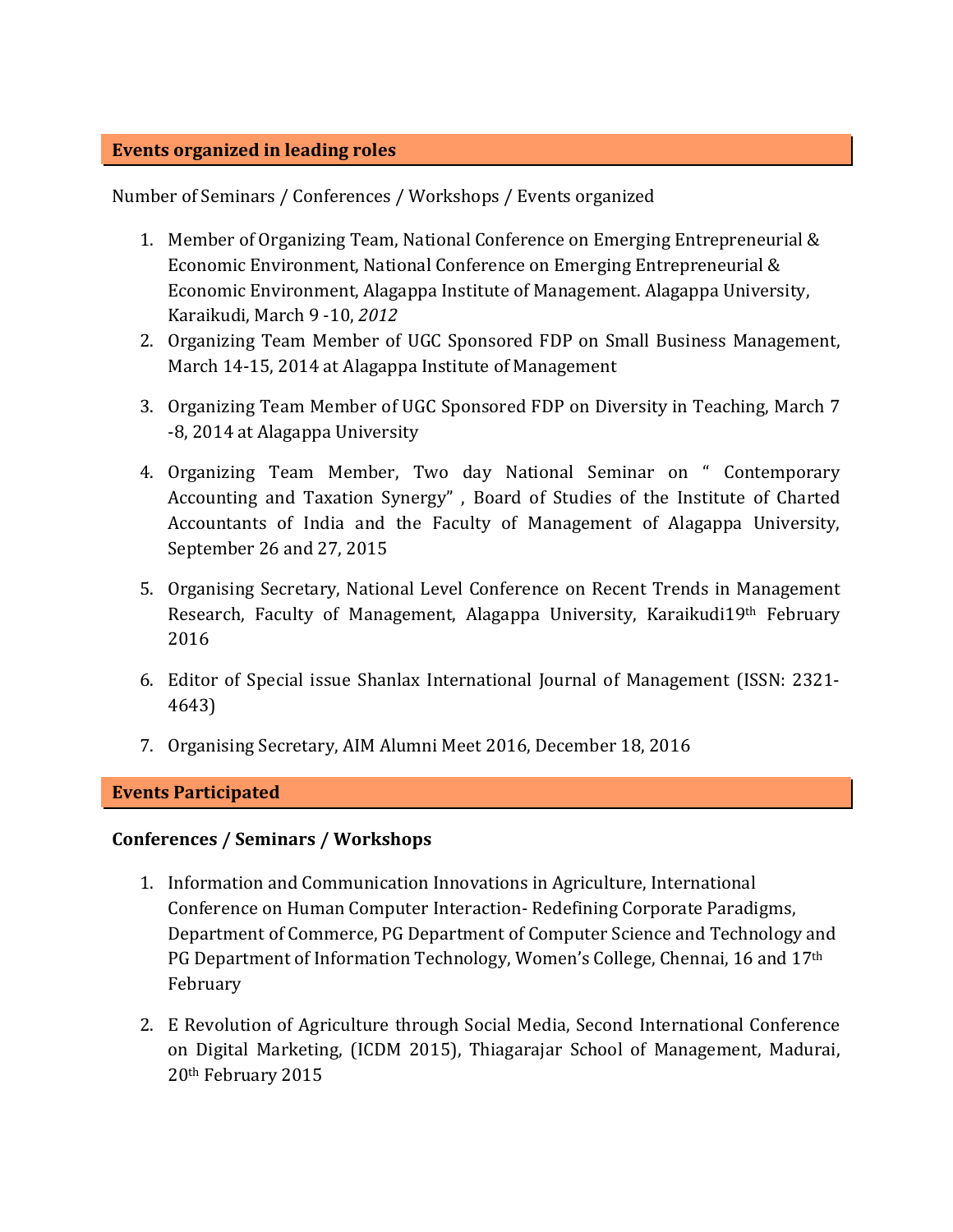- **3.** Challenging Global Economy in the Light of Indian Retail Sector, UGC Sponsored National Seminar on Pros and Cons of FDI in Retail Sector, Department of Commerce, Rani Anna Government College for Women, Tirunelveli, 2014
- 4. Knowledge Management in Indian Agriculture by ICT Initiatives, National Seminar on Knowledge Management in Electronic Environment, Dept of Library and Information Science, Alagappa University, March 21 – 22, 2014
- **5.** A Comparative Study of Fashion Behaviour with Lifestyle of Working Women, International Conference on Women in Governance, Department of Women Studies, Alagappa University, Karaikudi, October 14, 2011
- 6. Systems View of the Food Production Issues, National Conference on Food Security, Department of Economics and Rural Development, Alagappa University, Karaikudi, October 14, 2011
- 7. The Affinity of Bishop Caldwell Towards Classical Tamil, Tenth All India Conference of BCRC, Bishop Caldwell Research Centre, Nagercoil, May 7, 2011
- 8. Challenges of Rural Women in the Agriculture, UGC Sponsored National Seminar on Globalisation and Agricultural Labour Market, Scott Christian College, Nagercoil, June 17-18, 2011,
- 9. Green is Not Green: Issues in Agriculture, National Conference on Rural Marketing & Rural Consumerism: Roadmap to Build Vibrant Rural India, Gandhigram Rural Institute, Gandhigram – 624302, December 17 – 18, 2012
- 10. Issues of Green Marketing in Sivaganga District: An Overview, International Conference on Impact of Global Crisis in Indian Business, September 14, 2012 at A.M.S. Engineering College, Erumapatty
- 11. Gender Issues in Marketing, National Seminar on Gender Mainstreaming (NCGM 2012), September 17, 2012 at Dept of Women Studies, Alagappa University
- 12. Brand Art Thou Maya, National Conference on Recent Trends in Marketing Opportunities and Challenges, February 20, 2013 at Dept of Management Studies, NIT, Tiruchirapalli
- 13. Social Marketing of Agricultural Knowledge in Tamilnadu, National Seminar on CHANGE 14: Social Marketing, March 14 – 15, 2014 at University of Kerala, Thiruvananthapuram
- 14. Knowledge Management in Indian Agriculture by ICT Initiatives, National Seminar on Knowledge Management in Electronic Environment, March 21 – 22, 2014, Dept of Library and Information Science, Alagappa University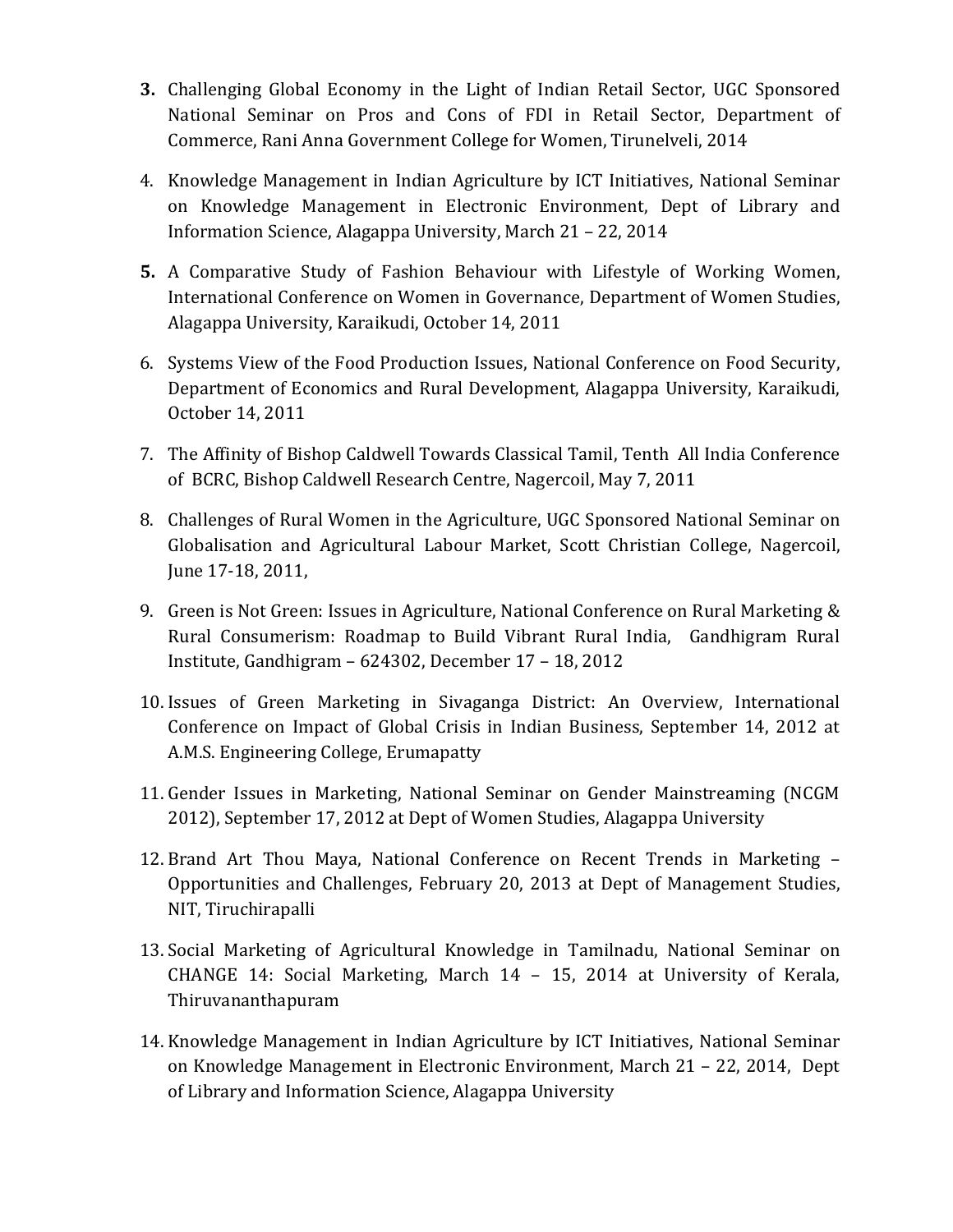- 15. Marketing Challenges for Entrepreneurs, International Conference on Entrepreneurial Perspectives & Emergence, Entrepreneurship & Skill Development Centre, Alagappa University
- 16. Leveraging Knowledge Power Through Systems Thinking: A Pedagogical Meta kit, International Conference On Global Economic Ascendance Realm at Alagappa University, March 31 – April 02, 2009
- 17. Competencies: A Corporate Level Mapping for Organizational Effectiveness, Nirma International Conference on Management at NIRMA University, Ahmedabad, January 28 – 30, 2005
- 18. Performance Management in Multi Location Situation, XXX Indian Social Science Congress, Alagappa University at Karaikudi, December 27 - 31, 2006
- 19. National Seminar on Consumer Rights and Protection, Dept of IB and C, Alagappa University, December 9, 2006
- 20. Making Industry Friendly Curriculum, National Seminar on Making Industry Friendly Curriculum, Subbalakshmi Lakshmipathy College of Science, Madurai, May 03, 2006
- 21. Agricultural Exports of India: An Insight, Seminar on Recent Trends in India's Foreign Trade, Dept of IB and C, Alagappa University, March 02, 2006
- 22. First Annual Round Table Conference on "HR Interventions in the Global Competitive Regime: Strategies for Leadership", ITM and Human Capital, Navi Mumbai, December 3 – 4, 2004
- 23. National Seminar on Enhancing Competitiveness of Indian B-Schools, XIME, CII and AICTE at Bangalore, July 26 – 27, 2004
- 24. National Case Development Workshop, AIMA and NIILM CMS at Bangalore, February 4 – 6, 2004
- 25. National Seminar on Building Brands in Indian Markets, IIM Kozhikode, December 13 – 14, 2003
- 26. National Research Methodology Workshop, Prestige Institute of Management Indore & AIMS at Indore, May 30 to June 02, 2003
- 27. Intellectual Property Rights in Agriculture, National Seminar on Intellectual Property Rights at University of Madras, January 22 –23, 2004
- 28. Innovations in Agricultural Products Marketing, Symposium on Emerging Trends and Challenges in Rural Marketing at Vellore Institute of Technology, February 5 – 6, 2004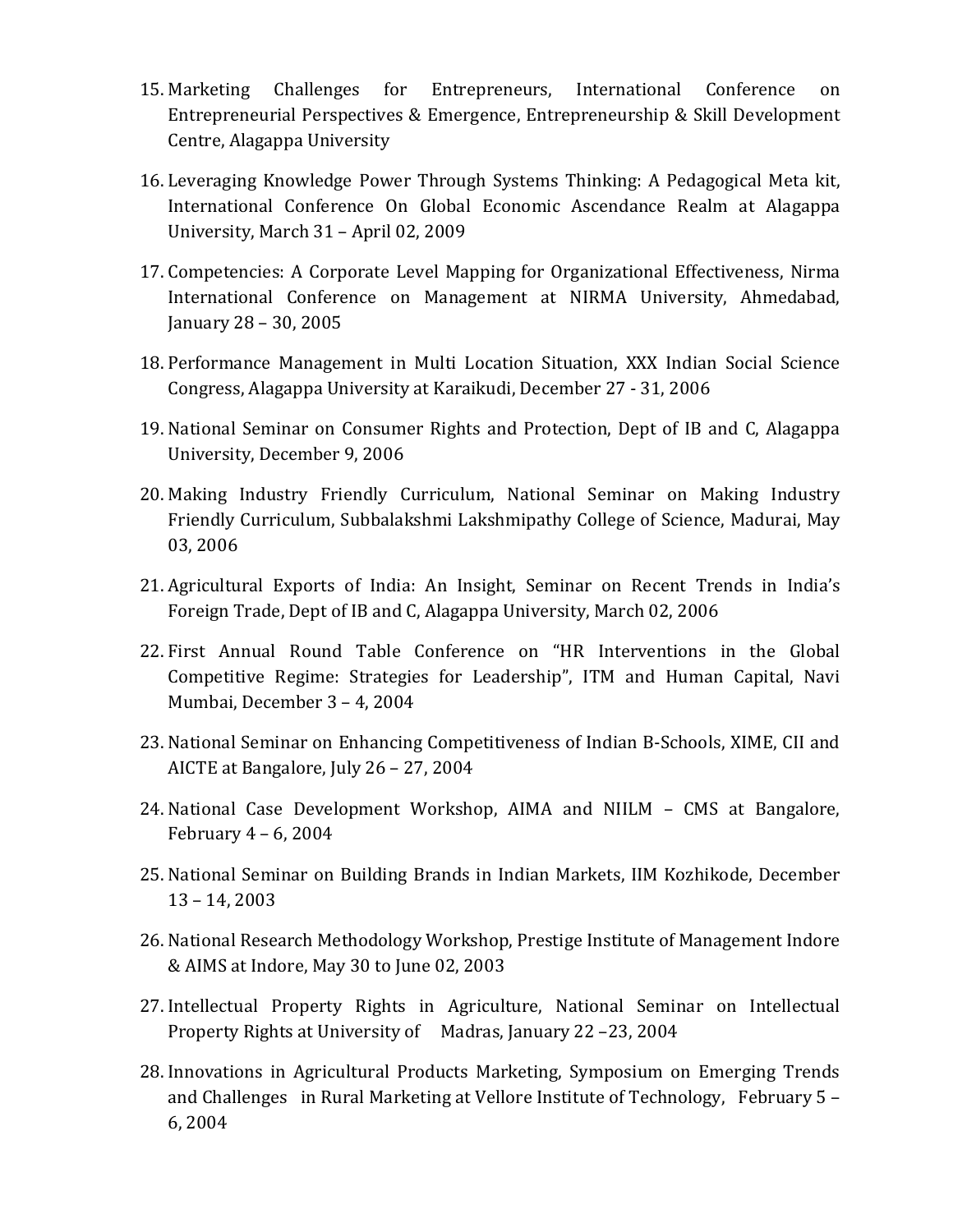- 29. Store Brands An Overview, National Seminar on Building Brands in Indian Markets at IIM – Kozhikode, December 13 – 14, 2003
- 30. IIM K Victoria University, Wellington Joint FDP on Current Frontiers of Management Research, IIM Kozhikode, January 08 – 13, 2007
- 31. EU India SME Learn Net Project International Seminar, JSN School of Management at Chennai, January 24 – 25, 2006

### **Membership in**

#### **Professional Bodies**

- 1. Indian Society of Agri Business Professionals
- 2. All India Management Association, New Delhi

#### **Editorial Board**

- 1. Associate Editor, Editorial Board, Shanlax International Journal Management, A Peer –Reviewed – Refereed/Scholarly Quarterly Journal
- **2.** Member, Editorial Review Board, Amity Journal of Agri Business, A Peer –Reviewed – Refereed/Scholarly Quarterly Journal
- 3. Editor of Special Issue of Shanlax International Journal of Management (ISSN: 2321- 4643) Vol: 3, Special Issue 2, February 2016

### **Academic Bodies (such as Board of Studies etc.,)**

1. Member, Board of Studies, MBA, Affiliated Colleges of Alagappa University

#### **Others**

- 1. Reviewer for the Academy of Management 2017 Annual Meeting, in Atlanta
- 2. Reviewer for the Teaching and Learning Conference (TLC) of Academy of Management.

#### **Resource persons in various capacities**

Number of Invited / Special Lectures delivered: 11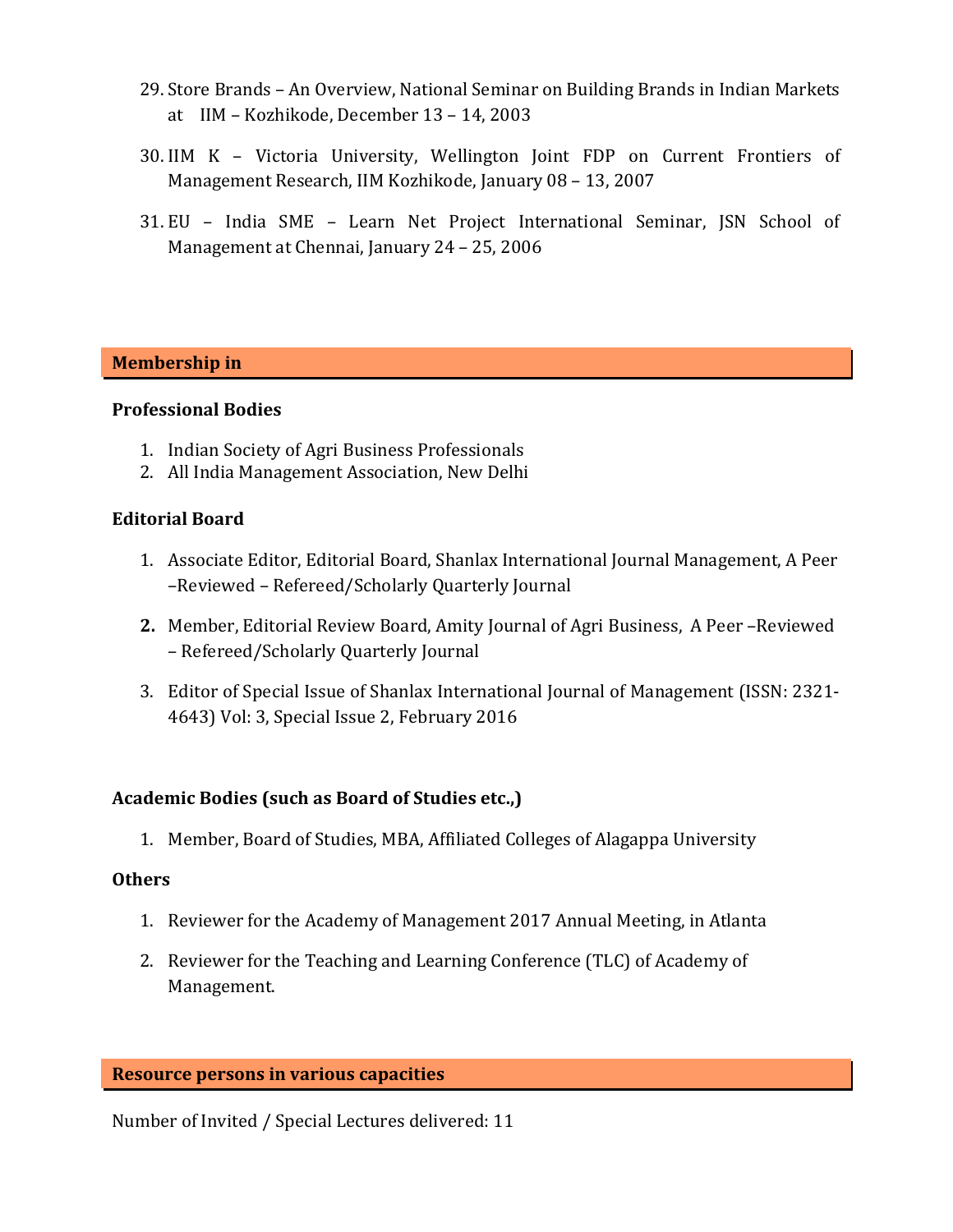- **1.** Resource Person at the National Workshop on Avenues in Management Education, A N J A College, Sivakasi, February 28, 2008
- **2.** Resource Person at the International Workshop for the University of Colombo Students, Annamalai University, 2008
- **3.** Delivered a Workshop Session on Know Thyself, Workshop on Personality Enhancement, Alagappa University P D Cell, February 3, 2011
- **4.** Chaired a Session on Need for Self Assessment, National Seminar on Quality Assurance in Higher Education: Global Perspective, A. P. S. A. College on October 21 - 22, 2010
- **5.** Session Chair, International Conference on Sustainable Marketing Strategies Issues and Challenges, August 24 -25, 2012 at Dept of Management Studies, MS University, Tirunelveli
- **6.** Invited Lecture on HR Avenues, National Workshop on Avenues in Management Education, February 22, 2014 at A.N.J.A, College, Sivakasi
- 7. Creativity and Problem Solving, Entrepreneurial Training for NABARD and DIC beneficiaries,

Dept of Women's Studies, Alagappa University

- 8. Qualities of the successful Entrepreneurs Prof. Ilankumaran, Alagappa Institute of Management Alagappa University, Karaikudi, One Day Workshop on Training, Placement and Entrepreneurship Awareness (TEQIP II Programme), 22/01/2015
- 9. Brain storming session at Sri Raaja Raajan College Of Eng & Tech, Karaikudi, 8.10.2015
- 10. Chief Guest at the Luca Taylor Commerce Association Inauguration at Koviloor Andavar College of Arts and Science, Karaikudi, 31/08/2016

## **Recent Publications**

- 1. Motivational Factors of Women Entrepreneurs in Sivaganga District, Shanlax International Journal Of Arts, Science And Humanities, A Peer-Reviewed-Refereed/Scholarly Quarterly Journal, Vol. 3 Special Issue: 1, 153-156
- 2. Rural Women Entrepreneurship In Ramanathapuram District, Tamilnadu, Shanlax International Journal Of Arts, Science And Humanities, A Peer-Reviewed-Refereed/Scholarly Quarterly Journal, Vol. 3 Special Issue: 1 March 2016 ISSN: 2321 – 788X, 60-64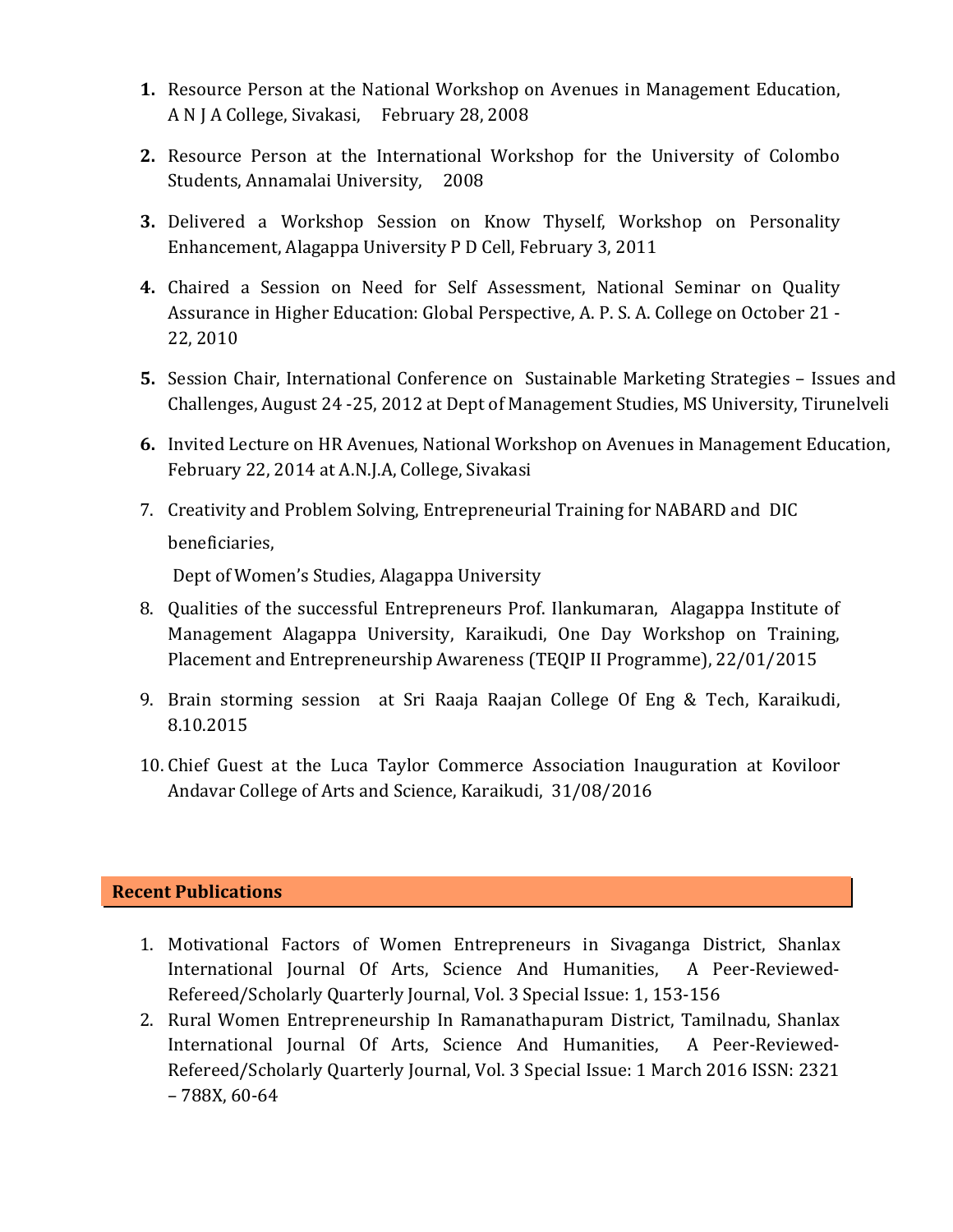- 3. Holistic Approach of INFOSYS towards Corporate Social Responsibility, Roots International Journal of Multidisciplinary Researches A Peer Reviewed, Refereed & Quarterly Journal Vol : 2 Special Issue : 6 February 2016 ISSN : 2349-8684, 25-32
- 4. Development and challenges of Small Scale Industries in Ramanathapuram District, Shanlax International Journal of Management, A Peer Reviewed –Refereed/ Scholarly Quarterly Journal, Vol.3, Special Issue 2, February 2016, 66-70, February 2016, ISSN : 2321 – 788X
- 5. Entrepreneurial urge among female MBA students of Sivaganga District, Shanlax International Journal of Management, A Peer Reviewed –Refereed/ Scholarly Quarterly Journal, Vol.3, Special Issue 2, February 2016, 211-214, February 2016, ISSN : 2321 – 788X
- 6. Agriculture Scenario of Tamilnadu, EPRA International Journal of Agriculture and Rural Economic Research, Volume 3, Impact Factor: **5.509,** October – September 2015, ISSN: 2321- 7847
- 7. Dissemination of Agriculture Knowledge in Tamilnadu in India, IMPACT: International Journal of Research in Business Management (IMPACT: IJRBM) ISSN(E): 2321-886X; ISSN(P): 2347-4572 Vol. 3, Issue 9, Sep 2015, 45-50, Impact Factor(JCC): **1.5432**
- 8. Agricultural Knowledge Management Mechanisms, Indian Journal of Applied Research, Peer Reviewed and Refereed International Journal, September, 2015, ISSN: 2249-555X, Impact Factor: **3.6241**
- 9. Information and Communication Innovations in Agriculture, Human Computer Interaction: Redefining Corporate Paradigms, Shri Sai Publishers' Distributors, Chennai, 2015, ISBN: 978-81-92950-45-1-7, 2015
- 10. Revolution of Agriculture through Social Media, Digital Marketing, (ICDM 2015), Thiagarajar School of Management, Bonfring Publications, Coimbatore, ISBN: 978- 93-84743-33-8, 2015, 54-59
- 11. Challenging Global Economy in the Light of Indian Retail Sector, Pros and Cons of FDI in Retail Sector, B Digest Publications, ISBN: 978-81-929047-3-3, 2014, 187 – 195
- 12. Knowledge Management in Indian Agriculture by ICT initiatives, UGC Sponsored National Seminar Proceedings on Knowledge Management in Electronic Environment, 2014, ISBN No:978-93-81992-21
- 13. Challenges of Rural Women in the Agriculture Sector, Globalisation and Agricultural Labour Market: Publisher: PG Dept of Economics and Research, Scott Christian College, Nagercoil, ISBN: 9788190651226, 2014, 274 -283
- 14. Social Marketing of Agricultural Knowledge in Tamilnadu, Management Innovator, Volume I, 2014, ISSN NO: 0974-6749, 17-19
- 15. Brand Art Thou Maya, Marketing Dynamics, Dr. N. Muruganantham, ISBN No:978- 93-81992-21, 2013
- 16. Private Label Brands in Retail Industry, SNS Journal of Marketing, Volume III, Issue II, 2012, ISSN NO: 0975-7627, 53 -59